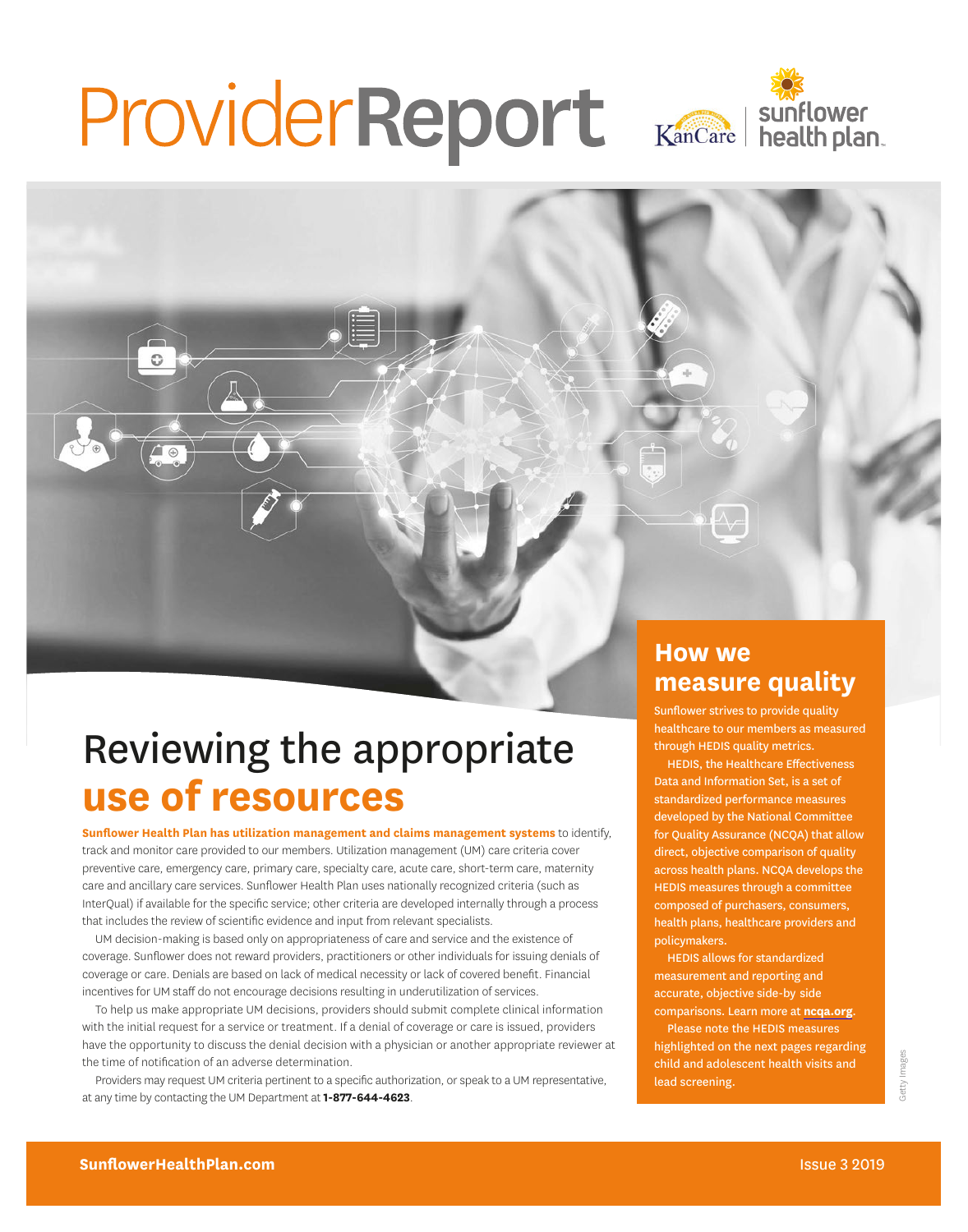#### **HEDIS for well-child visits**

Several HEDIS measures cover issues related to child well visits. These include:

- 0 **Well-Child Visits in the First 15 Months of Life:** Assesses children who had up to six well-child visits with a primary care practitioner (PCP) during their first 15 months of life.
- 0 **Well-Child Visits in the Third, Fourth, Fifth and Sixth Years of Life:** Assesses children ages 3 to 6 who received one or more well-child visits with a PCP in a year.
- **B. Adolescent Well-Care Visits: Assesses** adolescents and young adults ages 12 to 21 who had at least one comprehensive well-care visit with a PCP or an OB/GYN in a year.
- 0 **Children and Adolescents' Access to Primary Care Practitioners:** Assesses children and young adults ages 12 months to 19 years who had a visit with a PCP.

## Guidelines for **well-child care**

**Sunflower reminds parents** that children should have a well-child visit every year. Routine health screenings and needed immunizations can help ensure children are healthy and developing normally.

Children enrolled in the CHIP program in Kansas are eligible for the **Early and Periodic Screening, Diagnostic and Treatment** (EPSDT) benefit, which requires preventive, dental, behavioral health, developmental and specialty care.

Kansas has adopted the Bright Futures/AAP Periodicity Schedule as standard for pediatric preventive services through the EPSDT program. The American Academy of Pediatrics (AAP) offers guidelines for caring for infants, children and adolescents through **Bright Futures**, a health promotion and prevention initiative. These guidelines include health promotion and anticipatory guidance, disease prevention and early detection of disease, and development and behavioral health screenings.

The Bright Futures forms are available to providers on the Kansas Medical Assistance Program website, on the **Forms** page. Medicaid providers may also use their electronic health record (EHR) forms to submit to Sunflower as long as the forms follow Bright Futures guidelines. The summary forms also satisfy the KAN Be Healthy (KBH) requirement, which removes the use of the paper form. Providers may need to verify with their EHR company that their form follows Bright Futures guidelines. Providers are not required to enroll in Bright Futures but must follow Bright Futures guidelines.

#### **Our members' satisfaction matters**

To provide the best care, Sunflower surveys our members annually about their healthcare experiences. Because you and your staff are such an integral part of our members' healthcare experiences, we share the results with you. The survey results show how members feel about care they

receive from our providers and service they receive from the health plan.

Sunflower Health Plan uses the results to help improve care. With your assistance, providers can improve survey results by focusing on customer service year-round, improving communication and helping

members feel connected to their providers and the health plan.

Results are gathered using the Consumer Assessment of Healthcare Providers and Systems (CAHPS) survey. In addition, Sunflower Health Plan submits survey results to NCQA to meet accreditation requirements.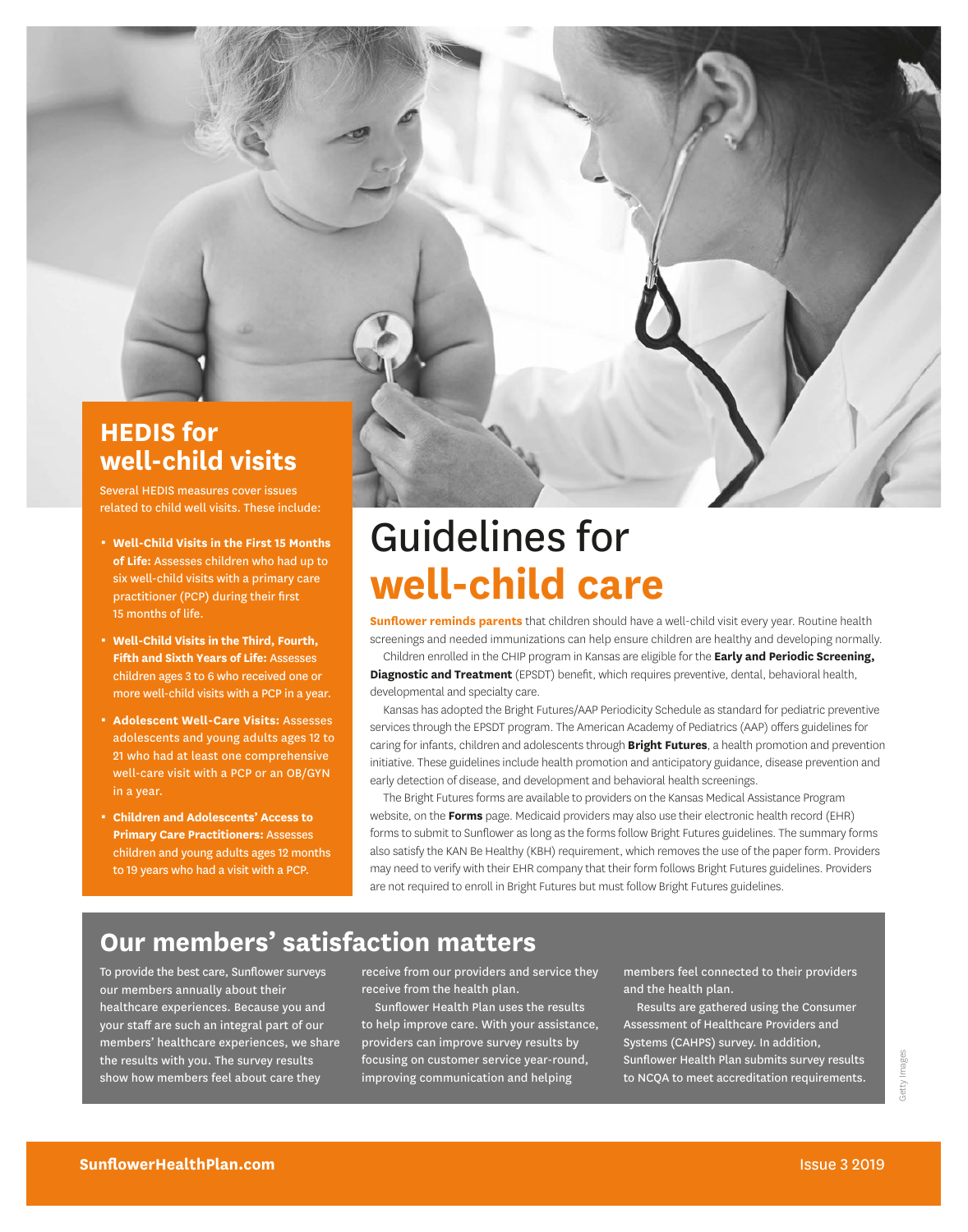

## Health checks **for teens**

**Just like younger children,** teenagers need annual checkups. As children reach adolescence, providers should be aware that their health needs will change. According to the **American Academy of Pediatrics** (AAP), adolescents and young adults may engage in high-risk behaviors such as:

- Alcohol use, which plays a role in a high number of unintentional injuries, the leading cause of death for this age group
- **Use of electronics while driving**
- Sexual activity

Many teens also engage in behaviors that can affect their long-term health, including smoking, poor eating habits and a lack of exercise.

To offer complete care to adolescents, providers will need to address not just physical and mental health, but also sexual and social development and risk-taking behaviors. Bright Futures, a health promotion and prevention initiative from the AAP, offers **guidance for providers** with adolescent patients. The guide offers detailed information on changes and challenges faced at different stages of development, breaking teens into three groups: ages 11-14, ages 15-17 and ages 18-21. An annual tobacco, alcohol and drug use risk assessment should begin at age 11, for instance, and screening for depression should begin at age 12.

You can find adolescent preventive care guidelines, along with guidelines for adult and child preventive care and for chronic diseases, at **[SunflowerHealthPlan.com](http://www.SunflowerHealthPlan.com)**. Or call **1-877-644-4623**  for more information. A copy of the guidelines may be mailed to your office as part of disease management or other quality improvement initiatives. Members also have access to these guidelines.

#### **Adolescent immunization needs**

As teen members head off to college, it's important for providers to review necessary immunizations. That's because the close quarters of dorm living make diseases much more likely to spread.

Though vaccine requirements differ by college and state, the Centers for Disease Control and Prevention (CDC) says young adults entering college especially need vaccines for:

- **Bacterial meningitis (meningococcal)**
- Human papillomavirus (HPV)
- · Influenza
- Tetanus, diphtheria and pertussis (Tdap)

Many young adults entering college may have received the necessary vaccinations during childhood. Go to the **CDC website**  to review an immunization schedule for those ages 18 and younger.

#### **HEDIS**

The HEDIS measure **Immunizations for Adolescents** assesses 13-year-olds who had one dose of meningococcal vaccine, one Tdap vaccine and the complete HPV series.

#### **Screening for lead**

Lead poisoning can cause intellectual, developmental and physical problems. Yet because it doesn't have obvious symptoms, it may be easily overlooked.

The **Centers for Disease Control and Prevention** (CDC) reports that children living in 4 million U.S. households are being exposed to lead. High lead levels can damage the brain and nervous system. They can also cause developmental and growth delays, learning and behavioral problems and hearing and speech problems.

Sunflower Health Plan reminds providers that all children enrolled in Medicaid are required to have a blood lead screening test at ages 12 and 24 months. Children ages 24 months to 6 years who haven't been screened in the past should also have a blood lead screening test. The CDC says there is no safe blood lead level.

#### **HEDIS**

The HEDIS measure **Lead Screening in Children** measures the percentage of 2-year-olds who had one or more capillary or venous lead blood tests for lead poisoning by their second birthday.

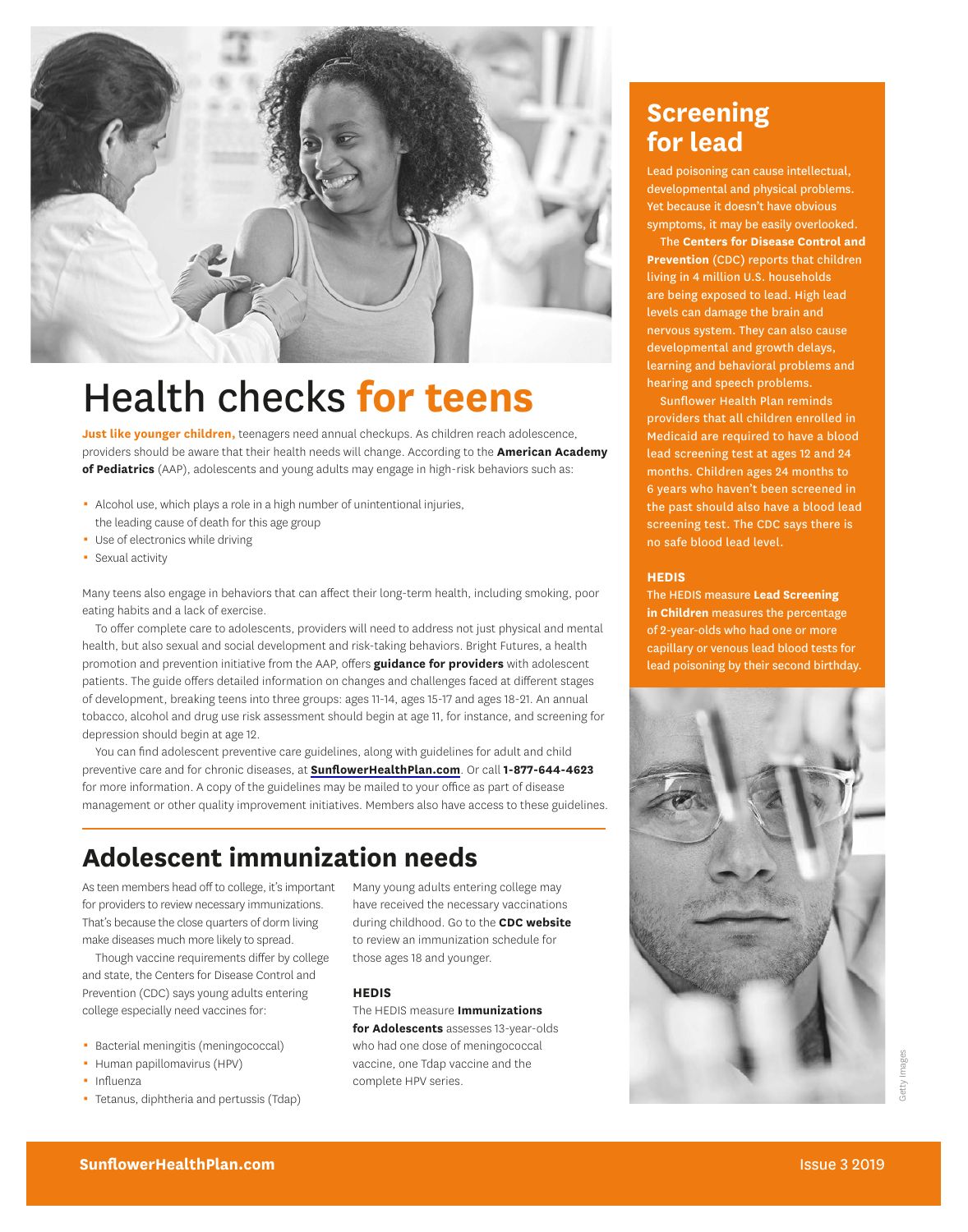

## Meeting appointment **accessibility standards**

**Are your patients able to obtain services** when they are needed? Sunflower monitors the availability of our network practitioners. Availability is key to member care and treatment outcomes. Sunflower Health Plan follows the accessibility requirements set forth by accrediting agencies

and KanCare requirements. We monitor compliance with these standards annually and use the results of monitoring to ensure adequate appointment availability and reduce the unnecessary use of emergency rooms.

| <b>TYPE OF APPOINTMENT</b>        | <b>SCHEDULING TIME FRAME</b>                          |
|-----------------------------------|-------------------------------------------------------|
| <b>Routine care</b>               | Within three weeks from date of member request        |
| <b>Specialty routine care</b>     | Within 30 days                                        |
| <b>Emergency care</b>             | Should be performed immediately upon arrival          |
| <b>Urgent care</b>                | Within 48 hours                                       |
| <b>Behavioral health services</b> | Immediately to 14 days, depending on the type of care |

To ensure appropriate care, we have adopted the following geographic availability standards, which apply to adult and pediatric providers:

| <b>ACCESS STANDARDS FOR:</b>  | <b>RURAL AREAS</b>                                                               | <b>URBAN AREAS</b>     |
|-------------------------------|----------------------------------------------------------------------------------|------------------------|
| <b>Primary care providers</b> | 30 miles or 45 minutes unless documented that<br>community standards are greater | 20 miles or 40 minutes |
| <b>Hospital services</b>      | 60 miles unless documented that<br>community standards are greater               | 30 miles               |
| <b>OB/GYN and psychiatry</b>  | 60 miles or 90 minutes                                                           | 15 miles or 30 minutes |
| <b>Other specialists</b>      | 90 miles or 135 minutes                                                          | 30 miles or 60 minutes |
| <b>Dental</b>                 | 30 miles or 45 minutes                                                           | 20 miles or 40 minutes |
| <b>Behavioral health</b>      | 60 miles or 90 minutes                                                           | 30 miles or 60 minutes |

For the most up-to-date details, please visit **[kancare.ks.gov/policies-and-reports/network-adequacy](http://kancare.ks.gov/policies-and-reports/network-adequacy)**. Thank you for complying with these access standards and providing the highest-quality care for our members.